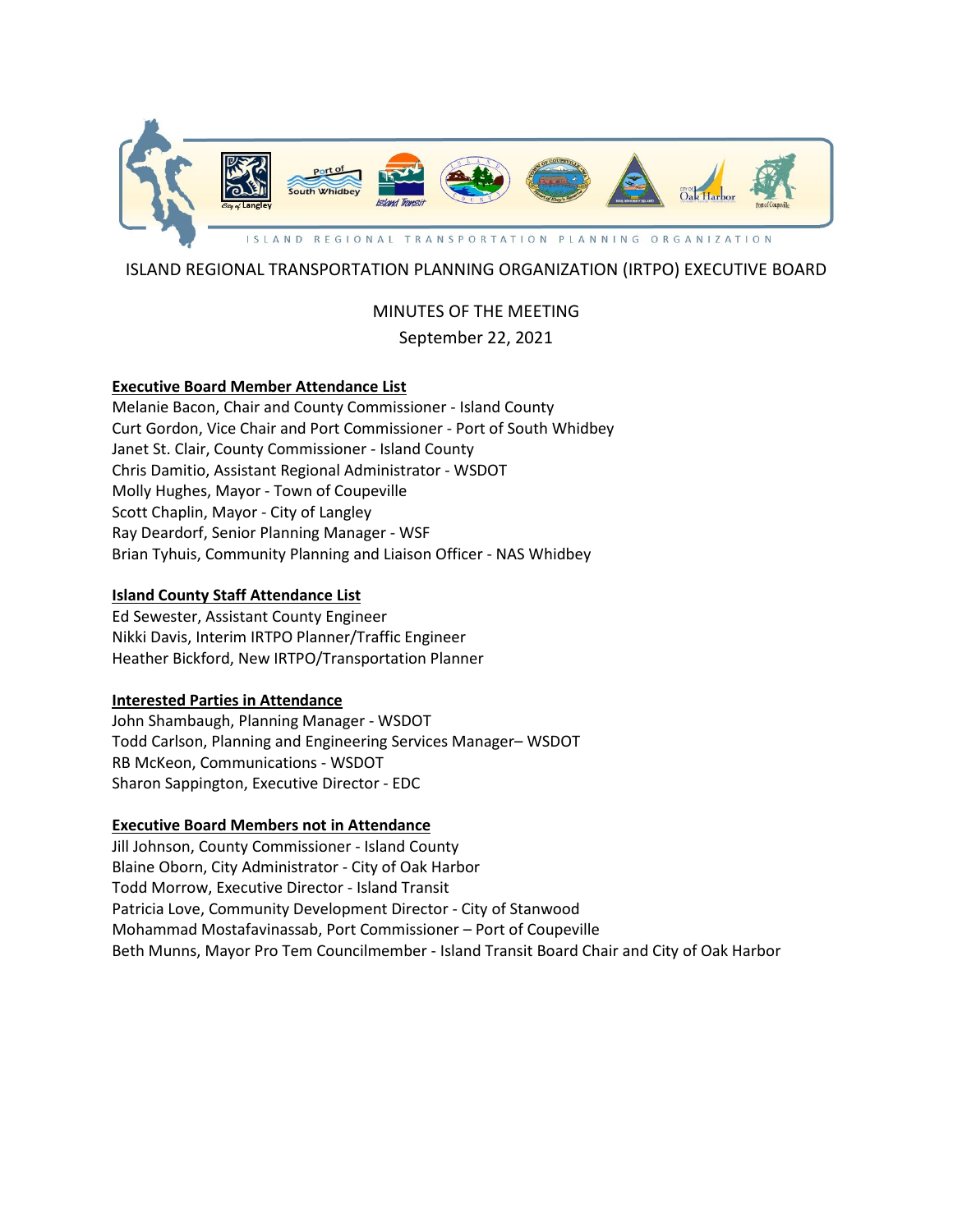#### **Commissioner Melanie Bacon, Chair, called the meeting to order at 11:00 am**

#### **1. Approval of Agenda**

Commissioner Bacon added/introduced a new item to approve along with the presented agenda: a Request For Proposals (RFP) to hire a consultant to update the IRTPO Regional Transportation Plan (RTP) and combined Public Transit and Human Services Transportation Plan (HSTP). Commissioner Bacon made a motion to approve the original agenda as presented, with discussion about the RFP as a separate item. Seconded. All yeas, motion passed.

#### **2. Minutes of July 25, 2021**

Before the Board approved the July 25, 2021 minutes, Commissioner Bacon pointed out two typos: Mayor Scott Chaplin from the City of Langley was present for the July 25 Executive Board meeting, so the "Mayor of Langley" under "Members not in Attendance" should be removed. Also, under "Guests" was the name "Charles". This name was referring to Charles Prestrud, who was representing WSF's Ray Deardorf. Mr. Deardorf will be retiring, and Charles Prestrud will now represent WSF in the Executive Board meetings. Commissioner Bacon made a motion to approve the Minutes of July 25, 2021, as presented. Seconded. All yeas, motion passed.

#### **3. RFP Approval**

Interim Transportation Planner Nikki Davis explained that we would like to move forward with getting the RFP to ad to hire a consultant to update the IRTPO Regional Transportation Plan and Combined Public Transit and Human Services Transportation Plan. These Plans require updating every four years, and the next update is due by December 2022. Questions arose. This included: 1) what was the budget for the consultant work, and, 2) where does the budget reside? Nikki explained the budget was \$90,000 and that the money is with the IRTPO. It was further clarified that the IRTPO has allocated \$90,000 in federal funds for consultant work on this project, no additional funds were available, and no future funding is anticipated. Commissioner Bacon made a motion to approve this additional agenda item as presented. Seconded. All yeas, motion passed.

## **4. Six-Year Regional Transportation Improvement Program (RTIP)**

Nikki sent out the RTIP to the Executive Board during the meeting because two projects have been added and needed approval from the board. The two projects have been added by Island Transit, project numbers 17 and 18. Project 17 will provide 200 parking stalls and a small operations building to provide better access to ferries, a park and ride, facilities for staff and electric vehicle charging stations. Nikki explained that Island Transit is concerned there won't be enough charging stations on the south end because the island is very long. Project 18 is also through Island Transit and is a transition to zero emissions vehicles. Nikki said Island Transit could provide more information on this project. Vice Chair Curt Gordon asked if there is any urgency to get these additional projects approved this month and Nikki said not that she was aware of. Commissioner Bacon said the board will need more time to read the additions and the board will take it up again next month. Commissioner Janet St. Clair, Vice-Chair Gordon and Mayor Molly Hughes asked several questions about the RTIP. Nikki clarified that the two new Island Transit projects are to be added to the already approved RTIP plan (pending the Executive Board approves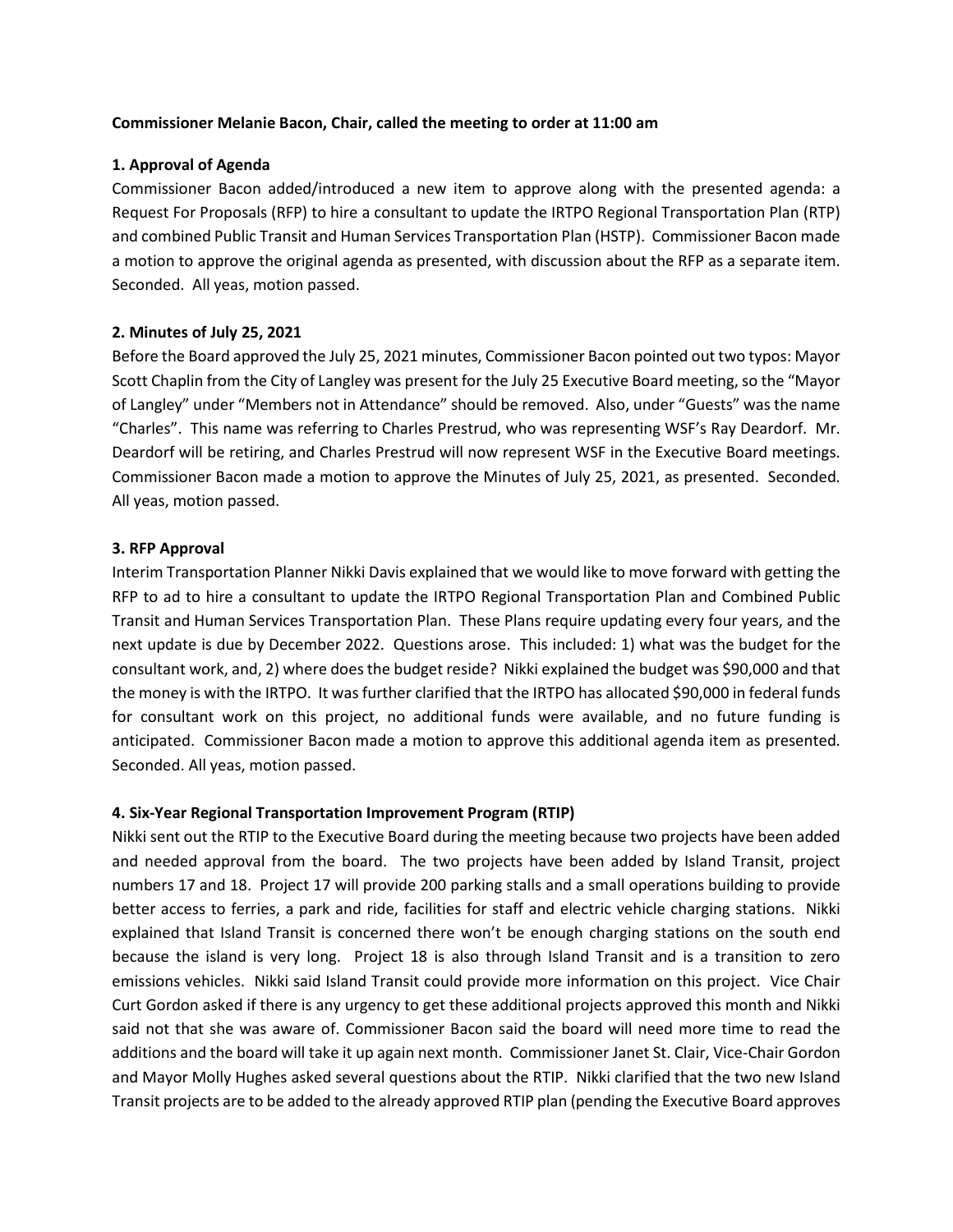the new projects). There was some confusion regarding how the IRTPO's RTIP intersects with the TIP Program, and how certain projects fit in. For example Mayor Hughes asked about Oak Harbor's NE 7<sup>th</sup> Avenue Reconstruction Project and SR 532. Nikki said she would look into how these processes work together.

# **4. Unified Planning Work Program (UPWP) Final Year-End Report**

A discussion continued from last month regarding a discrepancy between the amount of money budgeted and the amount of money spent. \$769 dollars were overspent. Historically, overages have been covered by the County Road Fund, but now that the IRTPO has been separated from the Road Fund, we no longer have that option. Public Works Director Bill Oakes is prepared to find the funding, and will be in discussions with the Board of County Commissioners next month.

# **5. SR 532 Camano Island Data Collection and Analyses**

Nikki explained that the project is broken up into different parts: the commute time from Camano Island using pre-Covid data, the roadway between Terry's Corner and Stanwood, and commercial development and how that affects the commute. Nikki remembers there's a fourth component, but she wasn't sure what it was, so she gave the floor to John Shambaugh from WSDOT since he is heading up the SR 532 Project. John said there will be a meeting next week between Island County, the City of Stanwood, Snohomish County and the Transit Agencies to draw up a work plan for the initial study effort. Data collection includes speed and turning movement counts at intersections. There is already data available from Stanwood through a grant. The data looks at traffic volumes and how it moves into and out from the City. Some traffic light data and Google data is also available. John said the City is working with WSDOT using Streetlight data to see how the traffic is moving. One of the ways to address congestion is to use a bypass option that does not go through Stanwood. John met with Fehr and Peers in July to talk about using Streetlight data at Terry's Corner.

## **6. Suicides at Deception Pass Bridge**

Nikki said she was still researching and looking to agencies for the numbers. Even though WSDOT owns the bridge, one side is in Skagit County and the other side is in Island County. The Everett Herald had some data: in 2020, Island County had a total of 21 suicides, one of those were from a jump or fall. As of July 26, 2021, there has been a total of 12 suicides, one was from a jump or fall. Nikki does not know where the Herald got the data from. Skagit County reported zero deaths from a jump or fall in both 2020 and 2021 (to date). *Note: Island County contacted us after the meeting. In 2020, there was one jump from the bridge and the body was recovered. In 2021 (to date), there have been four jumps with two bodies recovered and two not found.* Chris Damitio from WSDOT lamented that this was a challenge for WSDOT: we are a transportation group funded solely for transportation, so we are not trained for this, but we're looking for solutions through safety features. Commissioner St. Clair said if we're going to talk about suicide, it has to be in a broader concept, like safety in the community outside the transportation group. Jumpers are not the highest percentage of suicide according to the data, the leading method in males is with guns. How do we address this? RB McKeon from WSDOT said one of the problems is there's always incomplete data. How do we know if it's a suicide if there's no witnesses or other evidence? RB and Todd